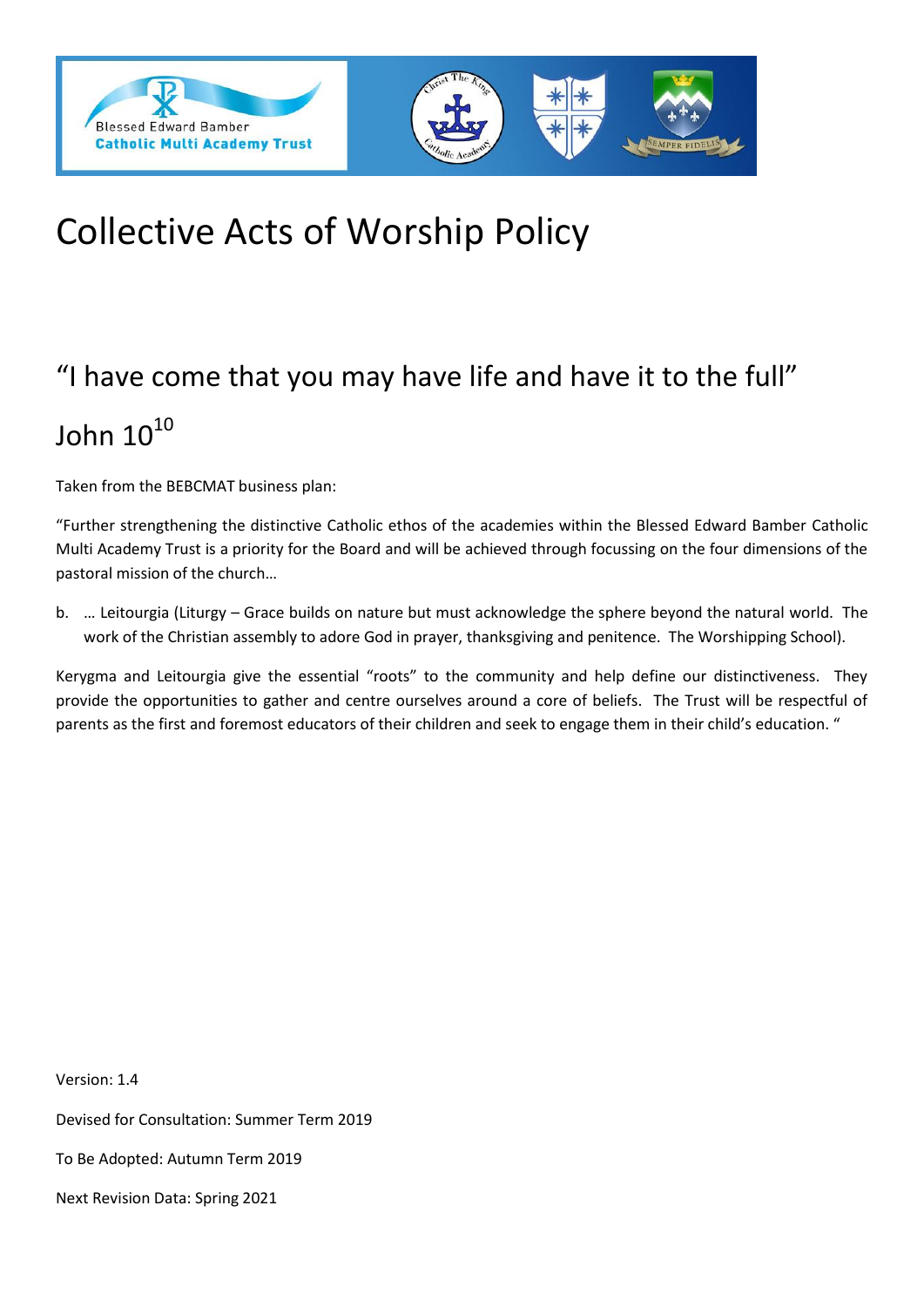#### **COLLECTIVE ACTS OF WORSHIP POLICY**

#### *Introduction*

The Academies within the trust aim to provide an outstanding whole person education through which all are challenged to grow in wisdom, understanding, self-esteem and closeness to God. We achieve this through collective worship by ensuring that our academies are places where prayer and reflection are woven into the school's life. Worship, prayer and liturgy are integral parts of the Catholic tradition and therefore they are central to each academy and its character. This is expressed through opportunities for prayer and reflection (both privately and as a community), through assemblies, and through liturgies (sacramental and non-sacramental). Our worship as a Catholic school is seen as more than just a legal requirement.

Each Academy seeks to actively encourage the whole school community (pupils and staff) to share in the liturgical life of the Church and in so doing:

## *"promote and develop an appreciation of, and a more active involvement in prayer, worship and liturgy".* (Evaluating the Distinctive Nature of a Catholic School)

All pupils will experience prayer in a variety of forms throughout their school life. Many of the occasions will be voluntary, although pupils will be encouraged to participate through word and action. Each pupil will be placed in situations where an experience of prayer takes place e.g. collective worship in class or form bases, whole school and Learning House / year group assemblies. The whole school community is invited to reflect on personal, social and global issues and consider its responses to them.

We believe:

- Our daily Collective Worship is an entitlement for all members of our community. This is a non-negotiable.
- Our worship as a Catholic school is seen as more than just a legal requirement. It is central to our Catholic education and forms an essential part of our school's overall provision for prayer and worship.
- As a Catholic school, whilst respecting the diversity of belief and commitment, our worship must be Catholic in character, reflecting the liturgical tradition of the Church and having Christ at its heart.
- A variety of experiences must be provided to all members of our community, influenced by students, teachers and visitors, such as: quiet reflection, silence, prayers, responses, music, songs, dance, drama, slides, video excerpts, Bible readings, short addresses.
- An appropriate, respectful atmosphere with a sense of order and occasion must be present during worship, including on entry and exit to liturgy.
- We should respond to the needs of the day and people within our community as well as to the liturgical calendar.

Academies within the trust will endeavour:

To take into account the religious and educational needs of all who share in Collective Acts of Worship:

- those who form part of the worshipping community in church.
- those for whom school may be their first and only experience of church.
- those from other faith or no traditions.
- to provide a focus for Collective Worship using artefacts, candles, symbols and lighting.
- to Ensure that the theme, focus, delivery, length and resources are appropriate to the interests, age range, backgrounds and abilities of students.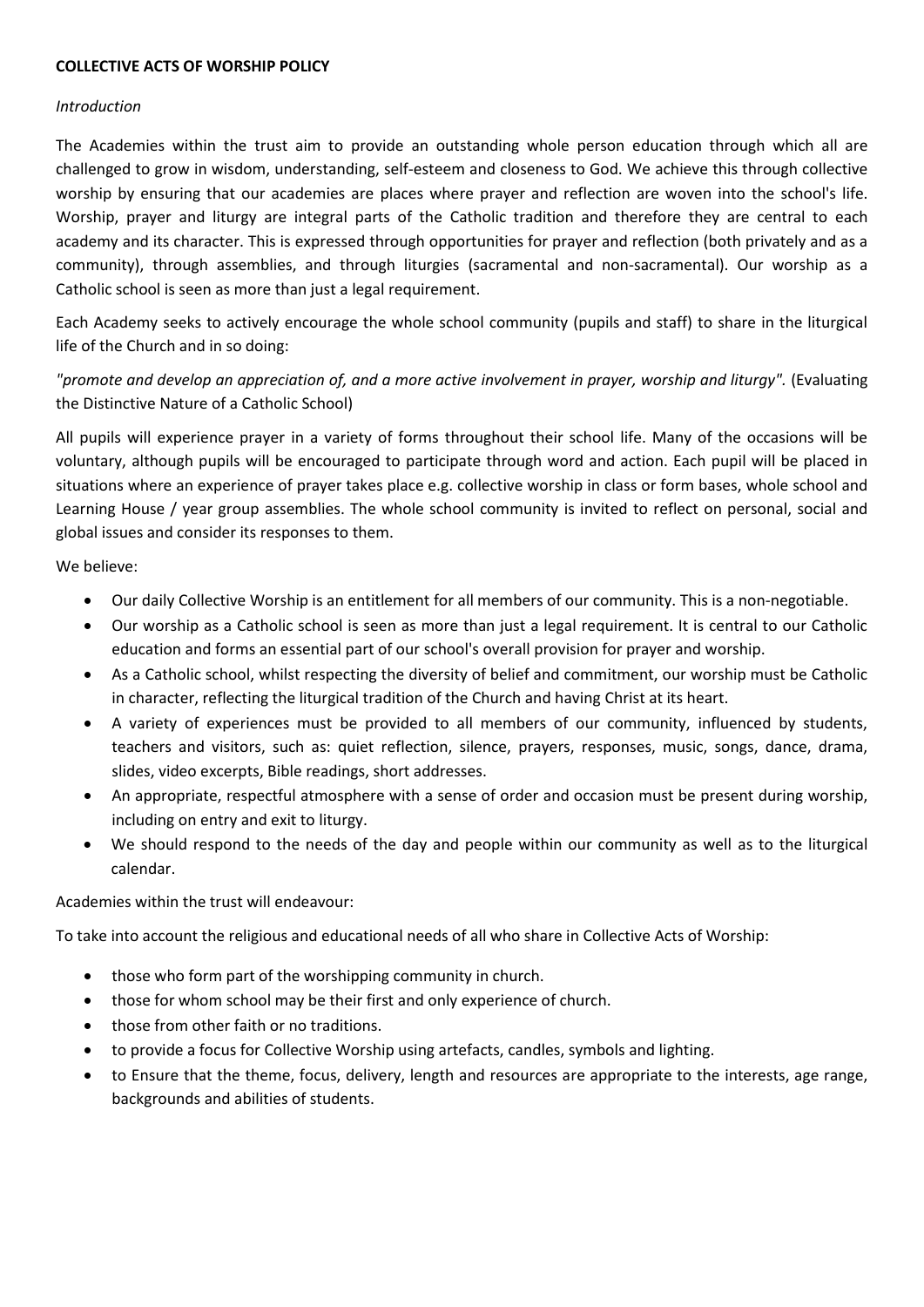## **Worship/Liturgy**

- Sacraments and liturgy *'physically and spiritually incorporate us into the drama of God's plan of creation and salvation.'*
- We are asked to avoid *a 'secular emphasis on the horizontal, pupil-centered dimension of personal and social reflection, to the exclusion of the vertical dimension of offering true and fitting worship that respects the dignity of God and the dignity of humanity'.*
- Worship is the action of Christ in which we participate
- Liturgy is a basic human need we need 'signs and symbols to express and perceive spiritual realities'
- *'Liturgy is the action of the Church that uses rituals, symbols, music, drama, art and language to communicate the action of Christ, the word of God made flesh.'*
- Liturgy is about experiencing the *'presence of God'* Liturgy is *'always the celebration of the Church, united with Christ'* – it should follow the liturgical seasons

#### **Monitoring and Evaluation**

| <b>Evaluation Criteria</b>                                                                                                                                  | <b>Evaluation Strategy</b>                                                                                                                                         |
|-------------------------------------------------------------------------------------------------------------------------------------------------------------|--------------------------------------------------------------------------------------------------------------------------------------------------------------------|
| High quality, engaging and consistent collective<br>٠<br>worship provision                                                                                  | by Head<br>teacher/RE<br>observation<br>Termly<br>$\bullet$<br>coordinator of each year class or Senior Line<br>Manager and Head of Learning House of each<br>form |
| Worship in tune with the Church's seasons and<br>significant dates whilst responsive to changing<br>situations within the school and the wider<br>community | Documentary evidence of provision including<br>evaluation sample across classes/forms                                                                              |
| Opportunities are provided for staff to develop<br>high quality Collective Acts of Worship through<br>allotted time in CPD                                  | <b>Annual Staff Evaluation</b>                                                                                                                                     |

## **Monitoring responsibilities**

- The Head teacher/RE coordinator (primary) or Head of Learning House, supported by their Senior Line Manager, (secondary) will be responsible for ensuring monitoring of each class/form in the learning house on a termly basis
- The Head teacher or Chaplaincy Team Leader will be responsible for leading the annual staff evaluation of Collective Acts of Worship
- The Head teacher will be responsible for leading the annual student questionnaire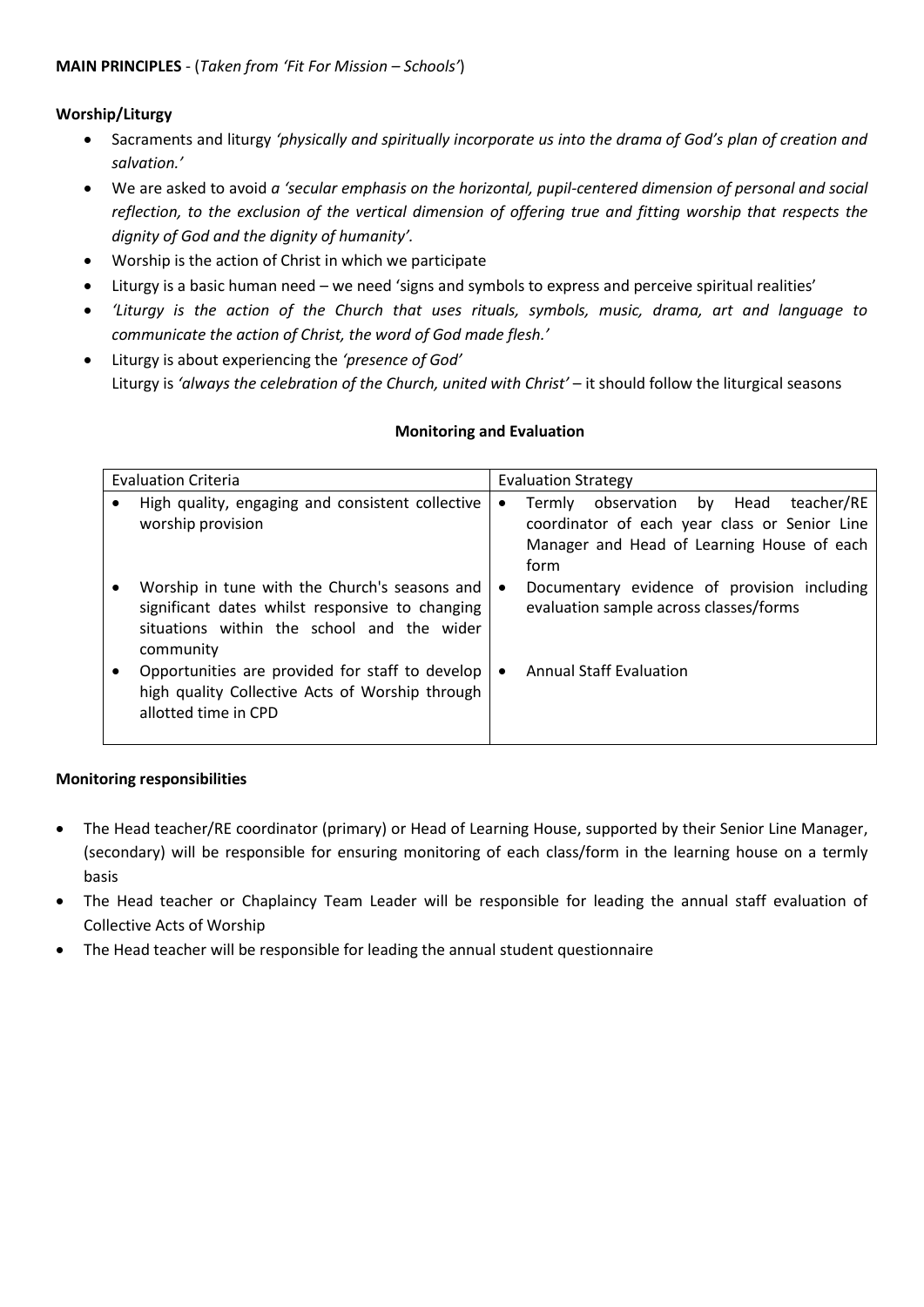## **Acknowledging the reality we face with collective worship**

- An increasing majority of students have minimal or no relationship with the Church
- Students are heavily influenced by a culture that views all religion negatively or suspiciously
- Young people's experience of silence is extremely limited
- Staff have varying degrees of knowledge, understanding, skills and comfortableness with prayer
- Form time is short, there is often a lot of information to be delivered, and teachers are conscious that this also time to develop relationships and get to know their students.
- The risk of prayer being side-lined or treated in a tokenistic way is high

## **Responding to the reality**

- Students in our Primary Academies, depending upon family traditions may lack an experience of prayer and reflection. The role of the primary academies is, in part, to allow students to become familiar with the norms of prayer ad liturgy.
- When the majority of students arrive in the secondary phase, they are still familiar with the norms of prayer and liturgy that they experienced at primary school. These are the foundations on which the secondary academy must build. If we don't nurture these in year 7, it will become increasingly difficult as they grow.
- It is essential that prayer is viewed as a natural part of the rhythm of the day in our Academies, therefore, it is advisable that there is a pattern in what teachers do, in terms of timing, length and structure.
- As students are familiar with 'circle time' from primary school, it is suggested that they use it as a model for form prayer at least once a week across both phases.
- All prayer and worship in the form should have four key elements:
	- *1. A 'reverential milieu' or prayerful atmosphere*
	- *2. Reference to the Scriptures (in tune with the Church's year)*
	- *3. Opportunity to experience God's presence through silent reflection (including through sign and symbol)*
	- *4. Participation (through word, action, listening, sharing)*
	- In addition to this each collective act of worship should include a focus, such as a candle or icon or items on a worship table.

## **Prayer: some general principles**

- The Our Father is the model of prayer for all. It centres around a relationship with God as our Father, consideration of God's will and a desire to reflect on our sins and to seek forgiveness.
- Prayer is the *'raising of the mind and heart to God'*
- Prayer is fundamentally about relationship
- Prayer should always involve some experience of quiet/silence

## **Prayer methods**

- Meditation on the Word of God
- *'Practising presence'*
- Popular piety such as The Rosary and Stations of the Cross
- Memorisation of basic prayers
- Memorisation of Scripture passages
- Lectio Divina
- Adoration
- Devotion to the Saints and martyrs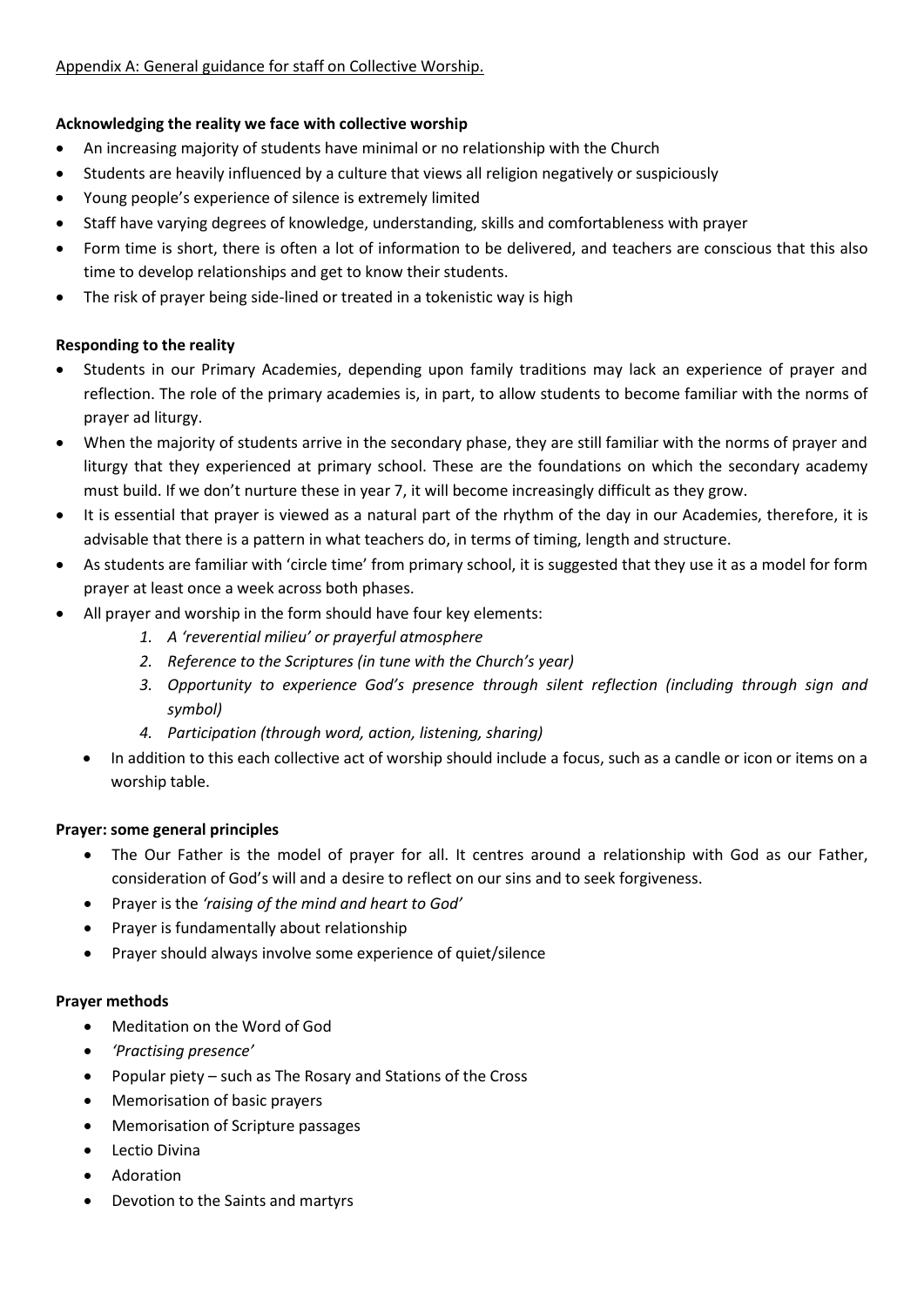### **Good liturgy/worship should include the following**

- Creation of a *'reverential milieu'*
- Active participation
- Full awareness of what we are doing
- The Word of God
- Beautiful music for praise, thanksgiving, contrition, adoration, intercession
- Religious art

#### **How to…**

## **Creating the 'space' for prayer, some suggestions:**

- The Sign of the Cross
- Religious artefacts such as candles, icons, images, crosses or items on a prayer table
- Projected visual images reflecting the theme or stimulating interest
- An invitation, during quiet time, to shut their eyes or put their heads on the desk
- Some kind of marking of the moment into a different time such as a key word or phrase, a piece of music, the ringing of a bell

## **A basic structure**

- The sign of the Cross
- A scripture reading (preferably from the reading of the week)
- A quiet moment in which to think about this, with the aid of some questions
- Sharing of thoughts/ideas if students feel able
- Closing prayer/reflection
- The sign of the Cross

#### **How the structure might be varied and developed**

- The sign of the Cross prayer might also be introduced with some words or suggestions such as: 'Let us pray', 'Let us take a moment to recognise God's presence', 'Let's bow our heads'
- The teacher might use the written reflection from the weekly resources or a connected reading that develops the theme. S/he might on occasions use a sacred text from another tradition. When appropriate, the teacher could give an input on the Saint of the Day.
- This could be the point at which to focus quietly on an image or a piece of music or even a 'Youtube' clip connected to the general theme.
- If students are reluctant to share, it might just be necessary for the teacher to draw out some ideas for them and even on occasions to give them something to take away such as a prayer card.
- This could be quiet time, spontaneous shared prayer, prayers expressed through actions such as writing on paper leaves and putting them on a prayer tree, or just the joint praying of a familiar prayer such as The Our Father, Hail Mary, or Glory Be
- The sign of the Cross or another formal closing of prayer such at The Grace or something written by members of the form.
- Prayer intentions box in the class or form room. Students can then be encouraged to choose an intention to pray for.

## **Circle time as prayer**

 Preparing the space and time Teacher should try to mark out this time as different from other circle times through the use of some kind of focus such as an icon, a cross, a lighted candle, settling music.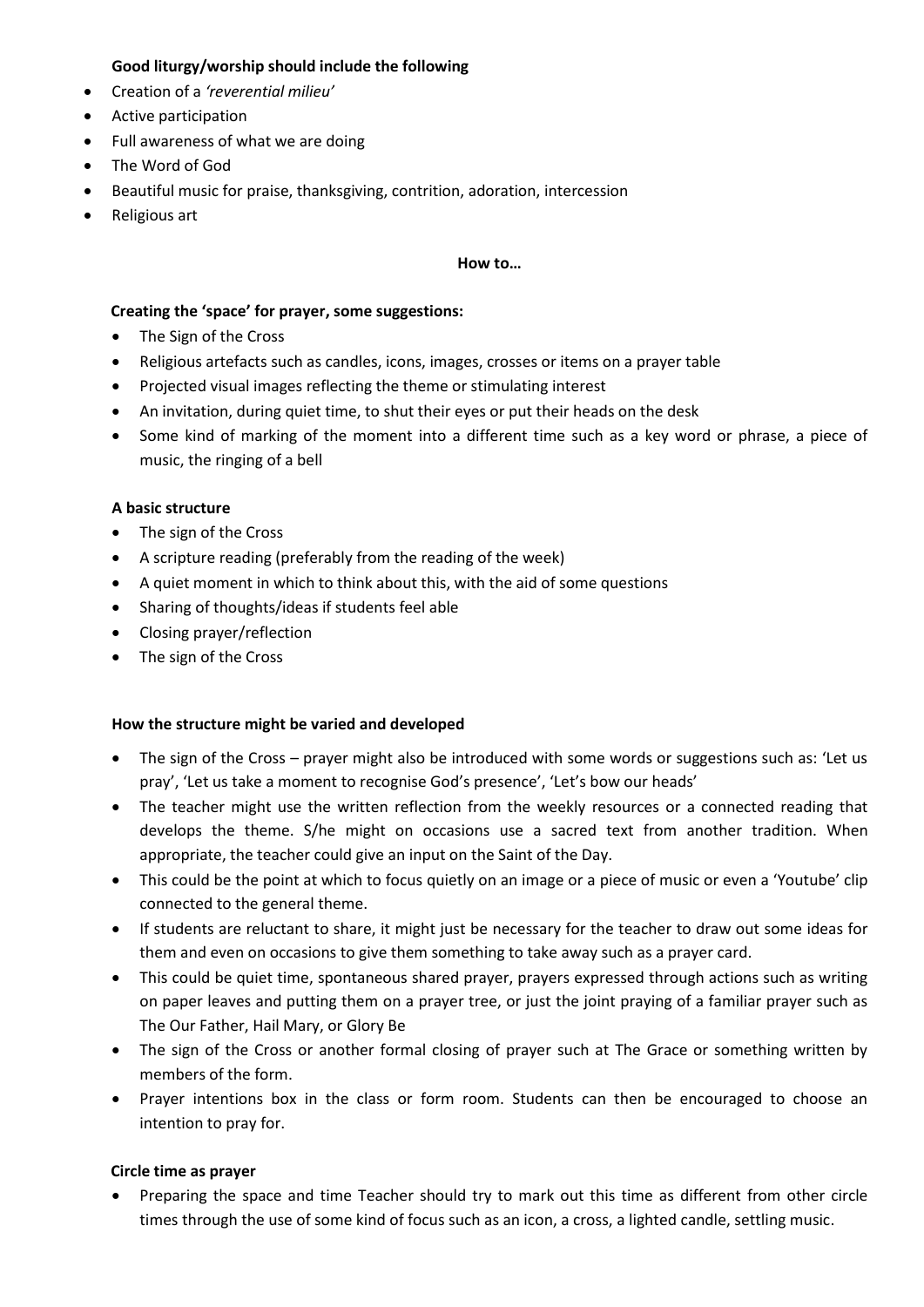#### **Structure and process**

- Pupils move into the circle
- Teacher may start with a low-key mixing game
- Brief reminder of the circle time rules
- Sign of the cross
- A period of silence we become aware of God's presence
- A round (possibly, though not necessarily, based on the theme of the week)
- Pupils are offered the opportunity to mention something/someone that they would like the form to pray for Closing prayer (read by teacher or a member of the form)

## **Some suggested ways of encouraging prayer**

- Pupils pass the speaking object round and say something/someone that they'd like to thank God for
- Pupils share the name of someone they would like to pray for (and possibly why)
- Pupils might share something that they have seen on the news that they would like to pray about
- Pupils give answers to a reflection question (eg 'Whom do we admire?' Or 'Why do you think people bully others?') – the question may be adapted from the prayer sheet and linked to the theme of the week
- The teacher (or a member of the class who has been warned in advance) would then draw the time to a close with a prayer to bring together everyone's intentions.

#### **Ways of creating silent reflective time**

- Teachers invite pupils to 'rest in God's presence' or 'know that God is with us'.
- Teachers could even get into the habit of beginning with the words of Jesus, "where two or three are gathered in my name, I will be among them."

#### **Positive outcomes related to our Catholic ethos**

- Development of understanding of faith and how it is lived out
- Development of positive attitudes such as gratitude
- Nurture of the ability to listen to others
- Encouragement to reflect on life and specific events to see God's hand in them , Enabling young people see all people as creations of God,
- Creating a willingness to help/serve others,
- Recognising the need for forgiveness and reconciliation.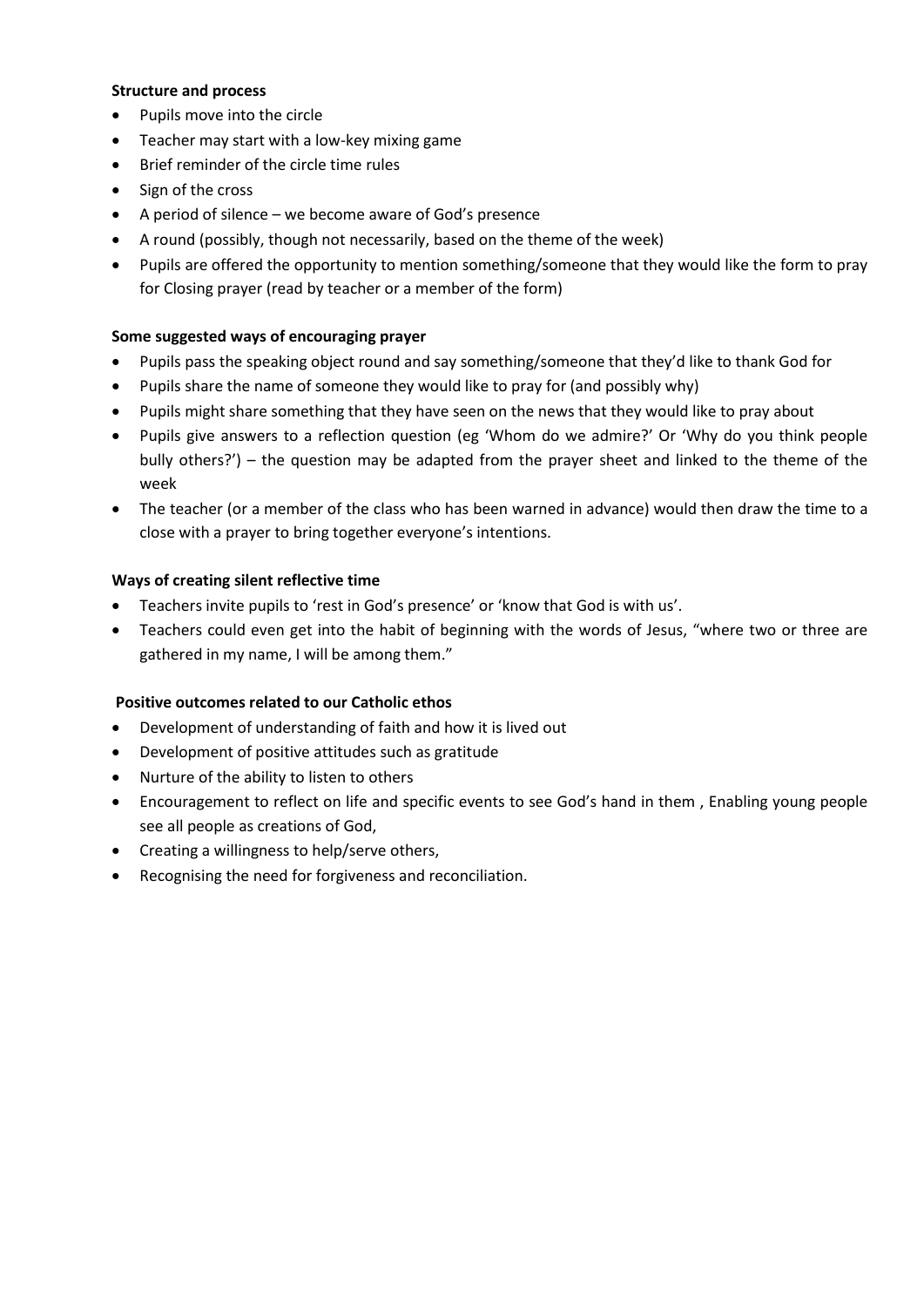#### COLLECTIVE ACTS OF WORSHIP MONITORING FORM

#### OBSERVING, RECORDING AND EVALUATING

Teacher: The Date: Date: The Property Class:

Theme/Event:

Objective:

Description:

- $\triangleright$  Student Prayer
- $\triangleright$  Staff Prayer
- Words/Readings
- $\triangleright$  Image
- $\triangleright$  Group Work
- $\triangleright$  Music
- $\triangleright$  Refection
- $\triangleright$  Scripture
- $\triangleright$  Symbolic Action
- $\triangleright$  Power Point

General questions to consider:

- Is it clear when the CAoW is taking place?
- Is there a clear theme or connection with the Gospel of the week?
- Is there an opportunity for students to reflect? Signs of engagement with collective worship
- Students settle quickly and behave respectfully
- Students listen and are not easily distracted their eyes are on the leader
- The quality of silent times is good and comfortable
- Students share honestly and sensibly
- Students ask genuine, interested questions, not ones that are trying to catch the teacher out
- Students speak the prayers and don't mumble
- Students ask for the form to pray for friends, family, or areas of need
- Students approach the teacher with things to include in the prayer.

#### Resources used:

#### EVALUATION:

- $\triangleright$  What was good?
- $\triangleright$  Is this a C.A.O.W. that could be shared with other forms?
- $\triangleright$  Reflections from pupils/students talked to?

Signed: \_\_\_\_\_\_\_\_\_\_\_\_\_\_\_\_\_\_\_\_\_\_\_\_\_\_\_